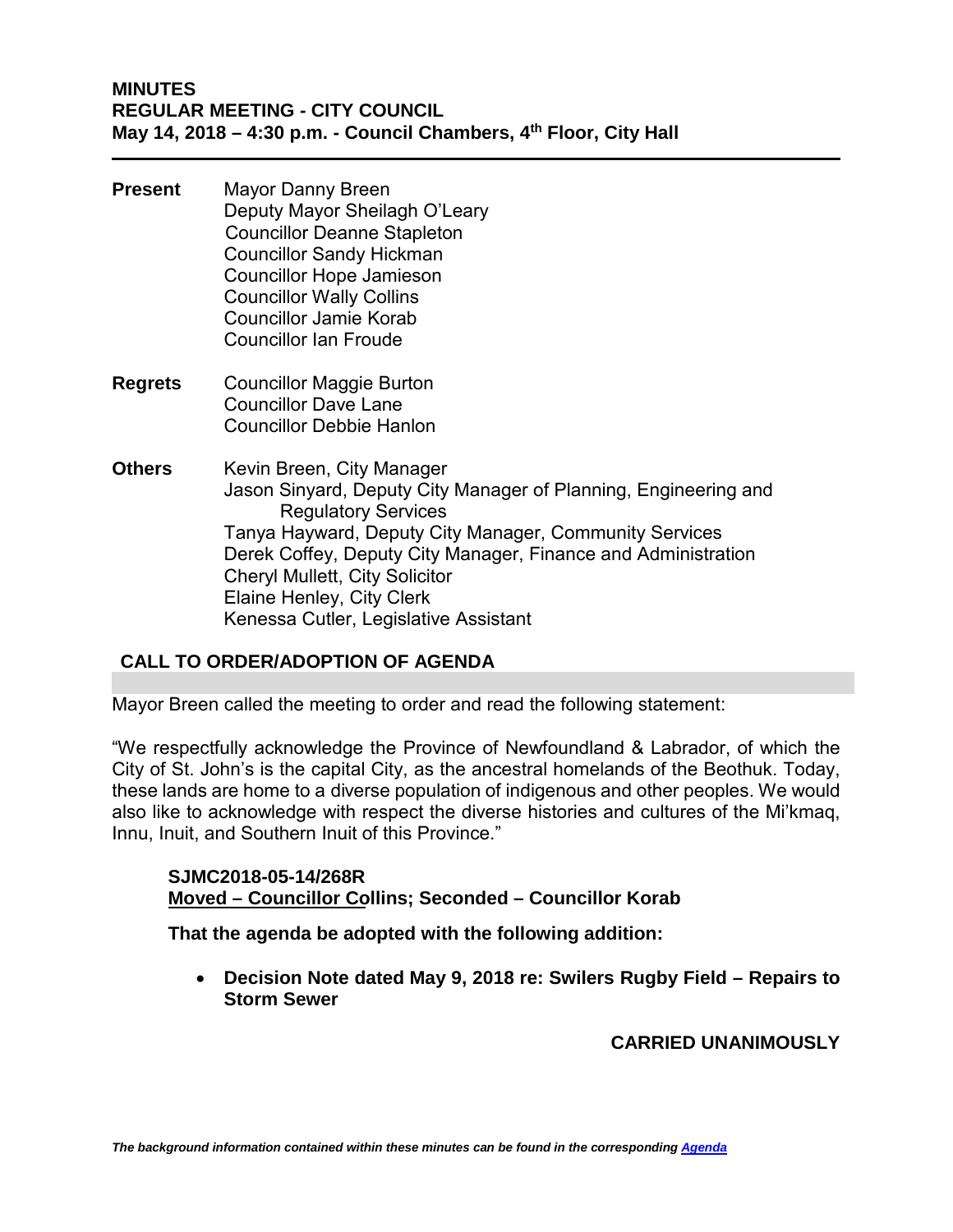## **ADOPTION OF MINUTES**

## **SJMC2018-05-14/269R Moved – Councillor Froude; Seconded – Councillor Stapleton**

**That the minutes of May 7, 2018 be adopted as presented.**

## **CARRIED UNANIMOUSLY**

# **BUSINESS ARISING**

**St. John's Municipal Plan Amendment Number 145, 2018 and St. John's Development Regulations Amendment Number 675, 2018 Text Amendment to the Rural (R) Zone for development of a Pipe Storage Yard File No. MPA1800002 - 650 Fowlers Road Applicant: 75579 Newfoundland and Labrador Inc.** 

Council considered the above listed.

**SJMC2018-05-14/270R Moved – Councillor Froude; Seconded – Councillor Collins**

**That Council approve the resolutions for St. John's Municipal Plan Amendment Number 145, 2018 and St. John's Development Regulations Amendment Number 675, 2018. These amendments add Pipe Storage Yard as a Discretionary Use to the Rural (R) Zone, in regard to an application at 650 Fowler's Road. A text amendment to the Rural District under the St. John's Municipal Plan is also required. The amendments will be referred to the Department of Municipal Affairs and Environment, with a request for Provincial Registration in accordance with the provisions of the Urban and Rural Planning Act.** 

# **CARRIED UNANIMOUSLY**

**Decision Note dated May 2, 2018 re: Amendments to Commercial Maintenance By-Law, Residential Property Standards By-Law, Building By-Law, Plumbing By-Law, and Electrical By-Law**

Council considered the above listed.

# **SJMC2018-05-14/271R**

**Moved – Councillor Froude; Seconded – Councillor Jamieson** 

**That Council adopt the required by-law amendments, listed below, as outlined in the above Decision Note:**

- **Commercial Maintenance (Amendment No. 1-2018) By-Law**
- **Residential Property Standards (Amendment No. 1-2018) By-Law**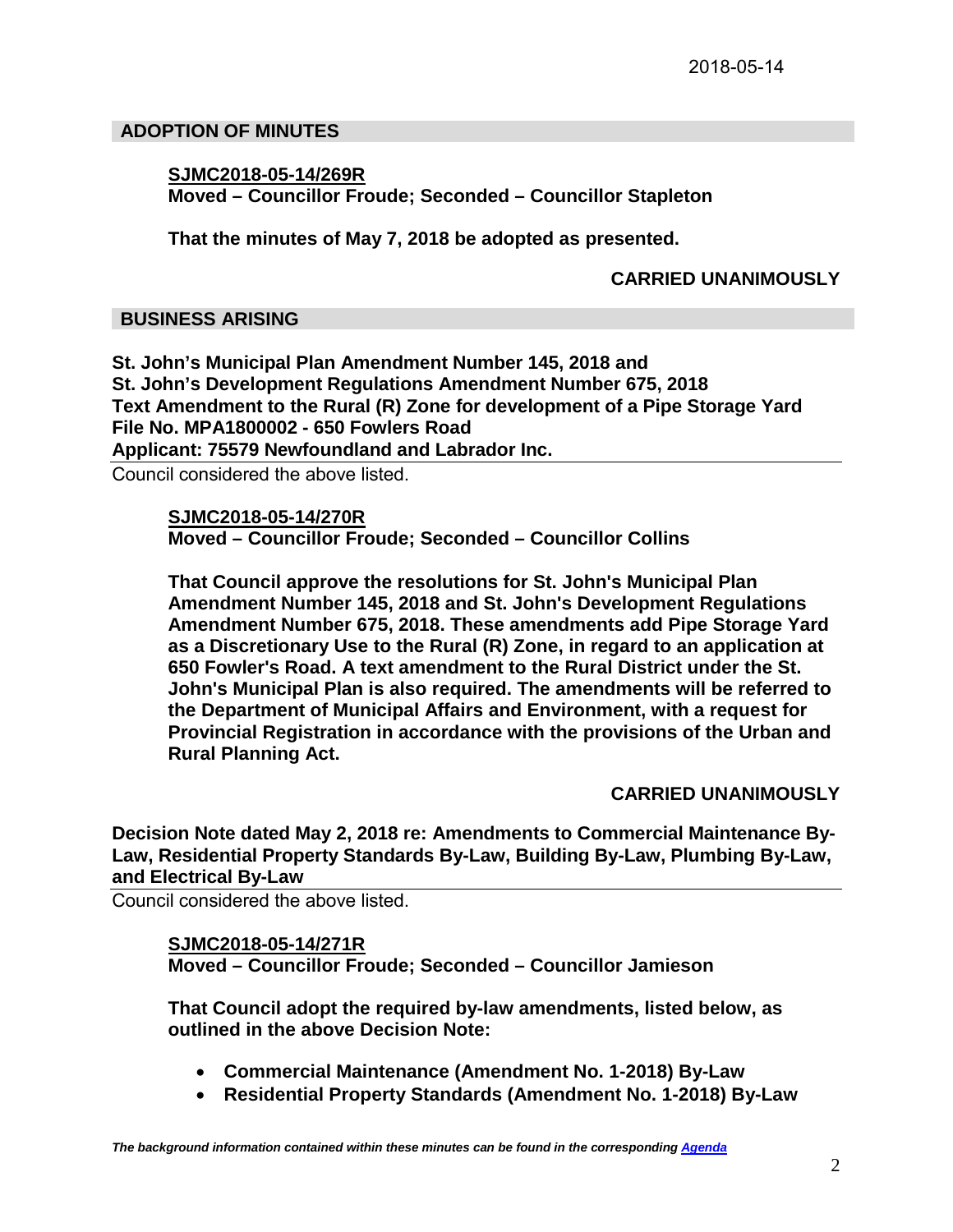- **Building (Amendment No. 2-2018) By-Law**
- **Plumbing (Amendment No. 1-2018) By-Law**
- **Electrical (Amendment No. 1-2018) By-Law**

# **CARRIED UNANIMOUSLY**

## **Council Statement re: Galway Development**

Mayor Breen read the following statement:

"I would like to address the current situation with the Galway development.

Let me be perfectly clear, on behalf of myself, this Council and City staff. We are strongly in support of the Galway project and have no desire to see this development fail. In fact, we want Galway to succeed. We have always wanted Galway to succeed. Why would we want anything different? Galway is a major development with excellent potential for the City of St. John's in terms of both residential and commercial property.

Developer Danny Williams is proposing that the City release all permits now, and then proceed to mediation to resolve the issue related to snow storage for the new development.

We have discussed this issue at length in Council and do not feel that there is any reasonable prospect that mediation will resolve this issue. The purpose of mediation is to reach a middle ground. The City cannot mediate its development conditions. Rather, the City wishes to offer a resolution that protects the taxpayers of St. John's, offers an avenue for trades people to return to work, and furthers progress in Galway.

Our primary objective is to ensure this major development occurs in a way that protects the residents of the City from future liability and unnecessary expense.

Here are the facts of the matter:

- Galway is the first major residential development above the 190m elevation in the City. This is a point that cannot be ignored. This is new ground for us and means that development has to occur differently than it would anywhere else in the city.
- Basic services like water, sewer, and snow clearing have to be approached differently because of the location of Galway. That doesn't mean there are any issues with Galway that cannot be resolved, but there are issues nonethe-less.
- On the matter of snow storage, there has always been a condition of development related to the need for land for snow storage. The developer originally agreed to this condition in 2015.
- We need this land because of Galway's elevation, the distance from our current snow disposal areas and the sheer size of the development. Trucking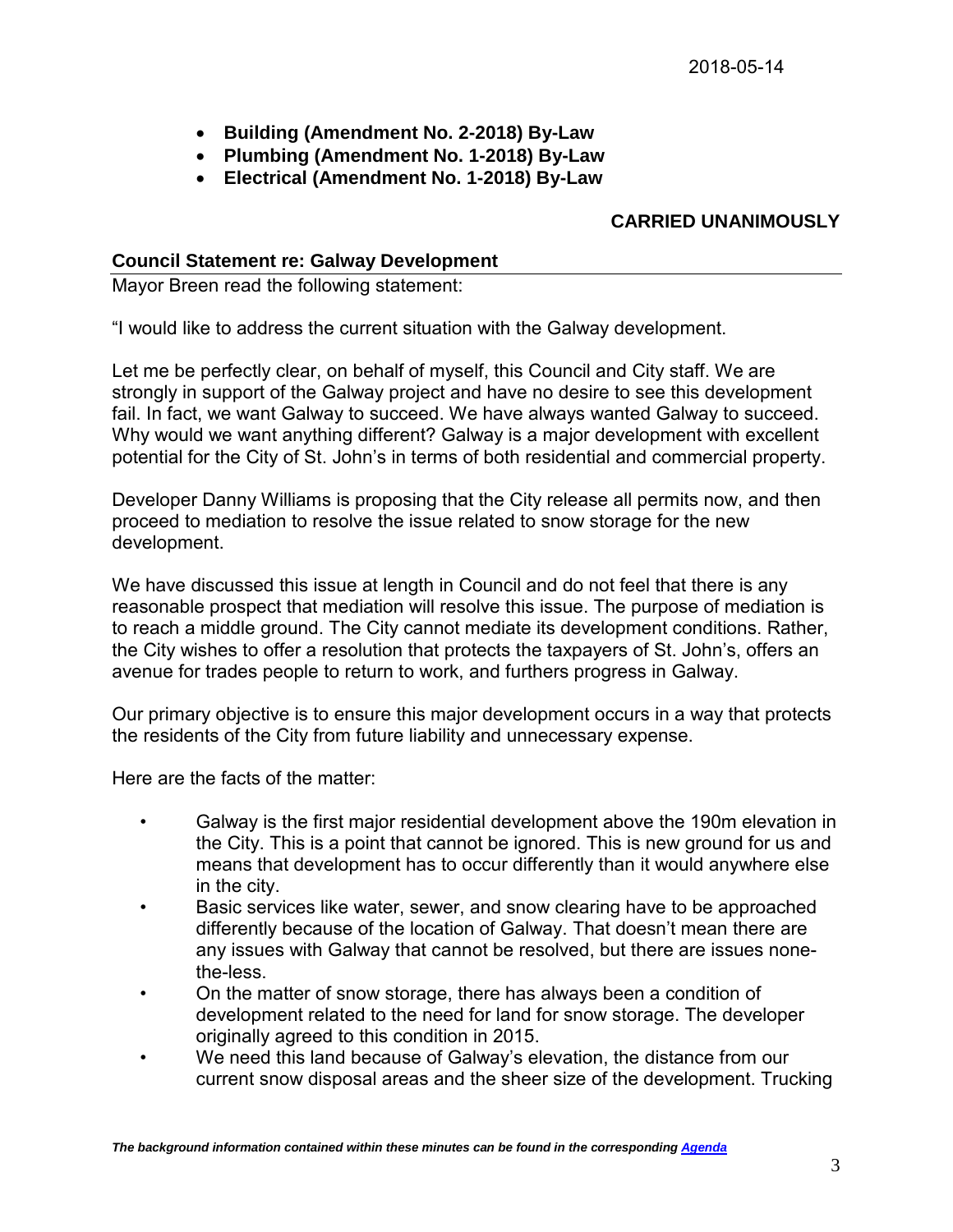snow is a costly venture and having somewhere close at hand to deposit the snow will reduce costs for the City.

The snow storage site is infrastructure required to service the development, the same as roads and pipes. Therefore, the City must have ownership without restriction. Conversely, the Developer wishes to retain ownership of the site, and only allow use for the purpose of snow storage through a lease or easement. Conveyance of land to a municipality for public infrastructure is typical for developments across the City and the country. Have we asked a developer to do this anywhere else in the city, for this specific purpose? No. But as I have already stated, this has nothing to do with this developer and everything to do with where he is developing.

The cost of constructing public infrastructure is the responsibility of developers before it is conveyed to the municipality. The Developer has raised concerns about additional unexpected costs of constructing the snow storage site. The land in question was chosen by the Developer for snow storage. Since then, the Developer has deposited large amounts of unsuitable fill which has increased the construction costs.

Regarding the fence, the land is near enough to the residential core of Galway that it must be fenced in order to be safe. Otherwise, we run the risk of children playing in the area or of individuals accessing it on recreational vehicles. It is obvious why safety on a site with dump trucks coming and going and large piles of snow that may shift and collapse is important.

This developer seems to feel there is some other motive and that we want this land for some other purpose. We do not. It is not developable land. There is no depot going on that land. It's too small and there's no water service.

Given the nature of mediation and the nature of this dispute, mediation will not solve this matter.

Council discussed the Developer's proposal prior to this meeting. Staff was directed to make a counter proposal which was sent to the Developer prior to this meeting.

This issue requires resolution. However, we are not prepared to compromise the need for conveyance.

The City acknowledges that it does not have the operational experience to accurately determine how much land it will require to deal with the anticipated levels of snow above the 190 elevation where Galway is situated. We don't wish to halt development until this determination can be made; in fact, allowing some development to proceed actually improves the city's ability to assess how much snow storage will be required.

The City has been willing to provide 65 residential permits serviced by a temporary 1 acre site prepared to the City's specifications. 27 of those permits have been issued in stage 1 of the development. The City is prepared to allow the Developer to use the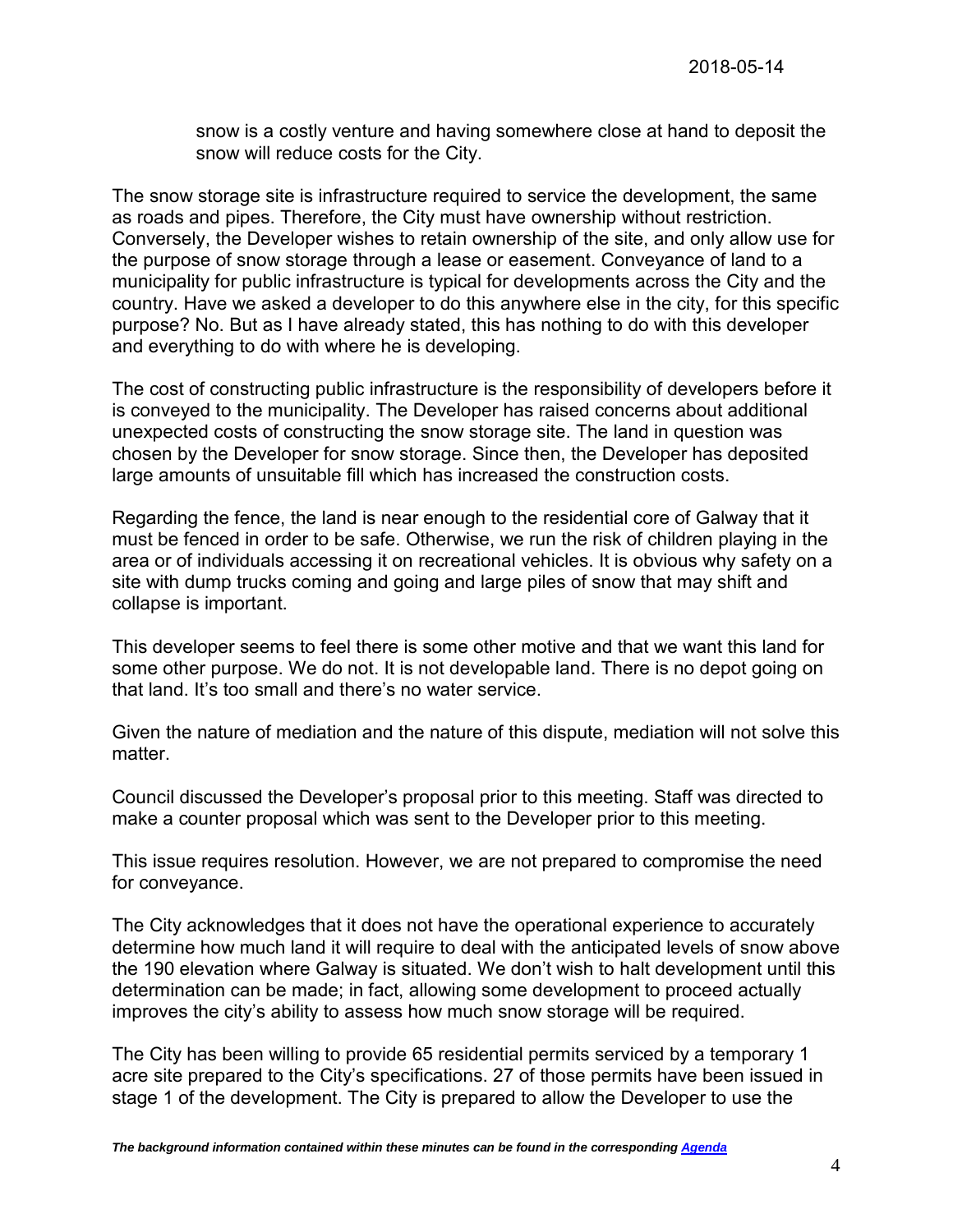remaining 38 permits in other residential areas of Galway. Once the size of a permanent snow storage site is determined we must at that time resolve the outstanding dispute through agreement or other mechanism.

We will continue to act in the best interest of the citizens of St. John's to further the Galway development. It is our hope that the developer can meet us on this point so construction can continue."

# **NOTICES PUBLISHED**

• **79 Hopedale Crescent** Residential Kenmount (RK) Zone One submission received

A Discretionary Use Application has been submitted requesting permission to occupy 79 Hopedale Crescent as a Home Occupation for an automotive dealership office.

**SJMC2018-05-14/272R Moved – Councillor Froude; Seconded – Deputy Mayor O'Leary** 

**That Council approve the above listed application subject to all applicable City requirements.**

# **CARRIED UNANIMOUSLY**

• **55 Pippy Place** Commercial Industrial (CI) Zone One submission received

A Discretionary Use Application has been submitted requesting permission to occupy a portion of 55 Pippy Place as a Commercial School for a School of Circus Acts.

**SJMC2018-05-14/273R Moved – Councillor Collins; Seconded – Councillor Froude**

**That Council approve the above listed application subject to all applicable City requirements.**

# **CARRIED UNANIMOUSLY**

# **COMMITTEE REPORTS**

# **Development Committee Report – May 8, 2018**

Council considered the above noted report and the recommendations therein: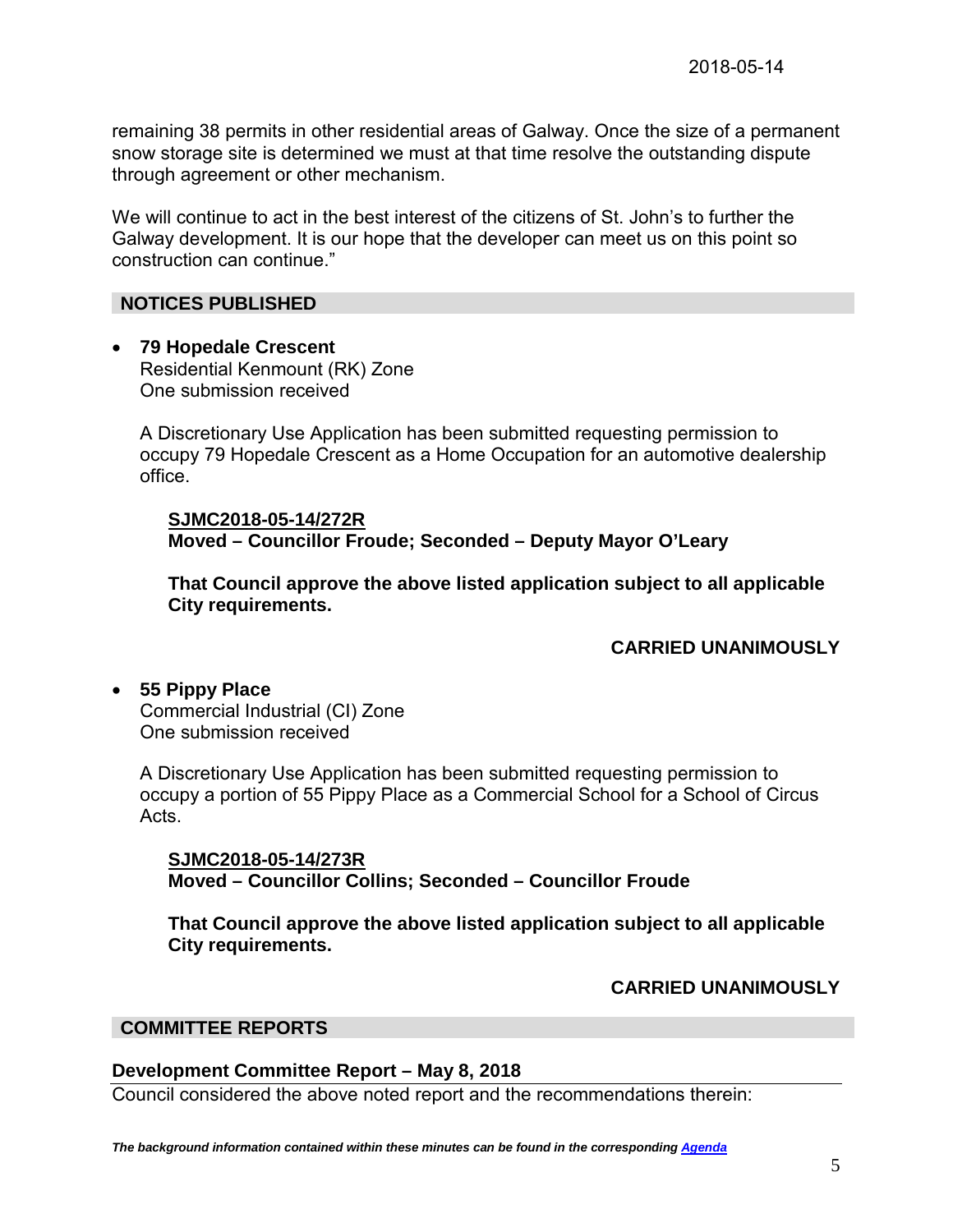# **Request for Building Line Setback - DEV1800081 - 48 Burry Port Street**

## **SJMC2018-05-14/274R Moved – Deputy Mayor O'Leary; Seconded – Councillor Stapleton**

# **That Council approve the 7.9 metre building line setback.**

## **CARRIED UNANIMOUSLY**

## **Request for Building Line Setback - DEV1800082 - 50 Burry Port Street**

## **SJMC2018-05-14/275R Moved – Deputy Mayor O'Leary; Seconded – Councillor Stapleton**

**That Council approve the 7.9 metre building line setback.** 

## **CARRIED UNANIMOUSLY**

## **Committee of the Whole Report – May 9, 2018**

Council considered the above noted report and the recommendations therein:

**1. Decision Note dated May 2, 2018 re: Goulds Recreation Association Softball Field Proposal**

#### **SJMC2018-05-14/276R**

**Moved – Councillor Collins; Seconded – Councillor Hickman**

**That Council approve the conversion of the Eric Williams Soccer Pitch to a softball field.**

> **CARRIED WITH COUNCILLOR JAMIESON DISSENTING**

# **2. Decision Note dated May 2, 2018 re: Neighbourhood Watch Proposal**

**SJMC2018-05-14/277R Moved – Councillor Stapleton; Seconded – Councillor Jamieson**

**That Council approve to pursue a Neighbourhood Watch partnership with Jiffy Cabs. Upon approval, the Neighbourhood Services team will work with Jiffy Cabs to establish parameters, ensure suitable signage is in place, decals are available for each vehicle, provide education session to Jiffy staff to ensure all messages are accurate and work to expand this concept to other interested taxi providers.**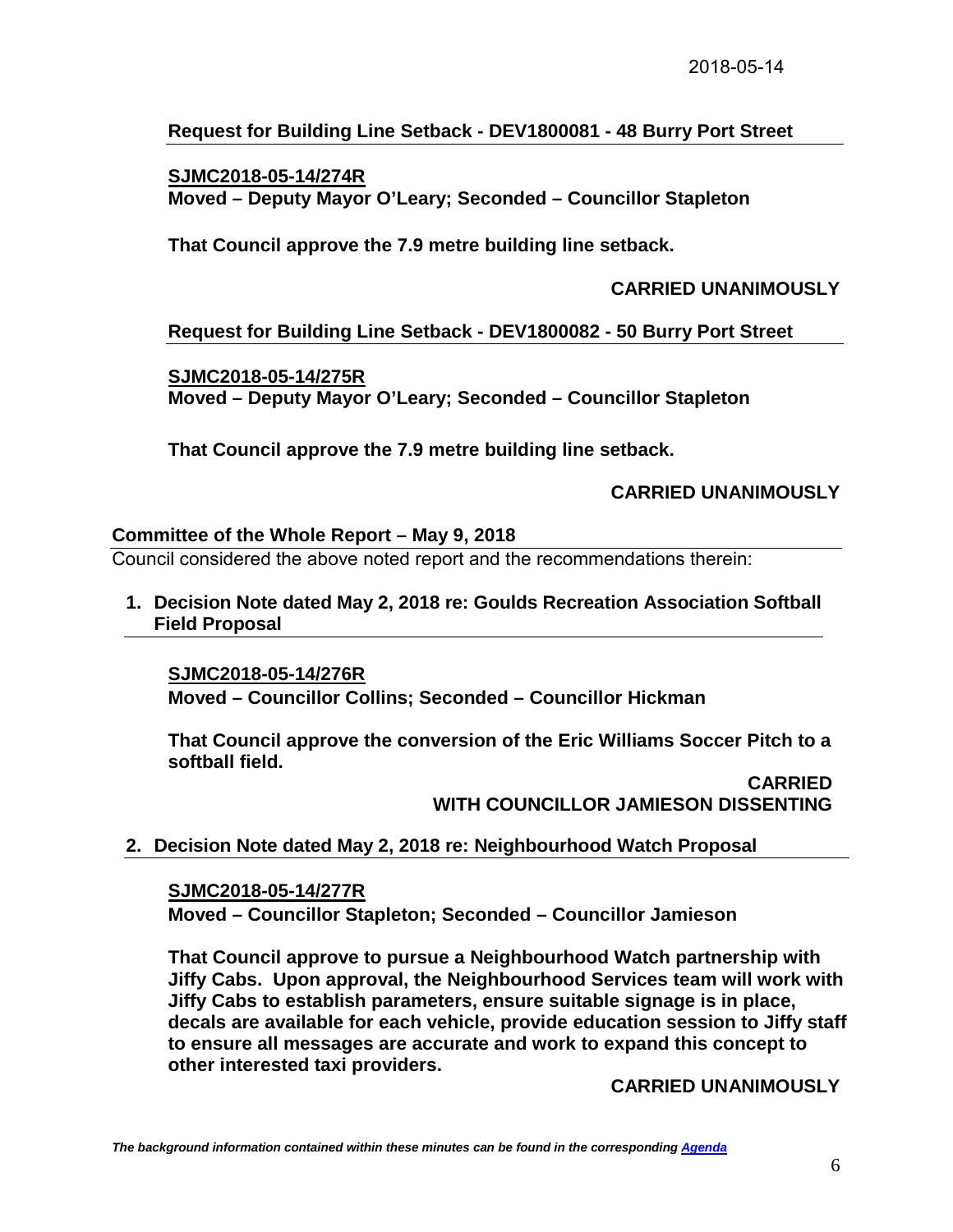**3. Decision Note dated April 12, 2018, re: Downtown Business Exit, Entry and Relocation Survey**

#### **SJMC2018-05-14/278R**

**Moved – Deputy Mayor O'Leary; Seconded – Councillor Jamieson**

**That Council accept the following recommendations:**

- **1. Develop a plan for ongoing connecting and engagement with downtown businesses. This plan will address:**
	- **a. Communication**
	- **b. Building awareness of programs and services**
	- **c. Feedback from businesses**
	- **d. Understanding trends**
	- **e. Welcoming programming**
- **2. A series of targeted meetings with City departments, external stakeholders and other relevant groups to discuss learnings from the downtown survey and previous demographics survey work, and potential options and solutions. For example, it may be worthwhile to convene a conversation that includes parking garage owners as we discuss additional parking possibilities.**

# **CARRIED UNANIMOUSLY**

#### **4. Decision Note dated May 2, 2018 re: Neighbourhood Watch Proposal**

#### **SJMC2018-05-14/279R**

**Moved – Deputy Mayor O'Leary; Seconded – Councillor Jamieson**

**That Council accept the following recommendations:**

**That A Sub-Committee of the Downtown Advisory Committee be struck to develop a fish festival concept and prepare a report to be presented to the Downtown Advisory Committee.**

**The report will develop a defined set of objectives and a draft program concept, identify possible organizational structure, e.g., not-for-profit, managed by an event company, budget, partnership options (financial and in-kind), identify competitive analysis, outline branding and marketing matters, logistics consideration including regulatory among other factors. A timeline with deliverables should be included in the report. The report of the Sub-Committee would be shared with the Downtown Advisory Committee.**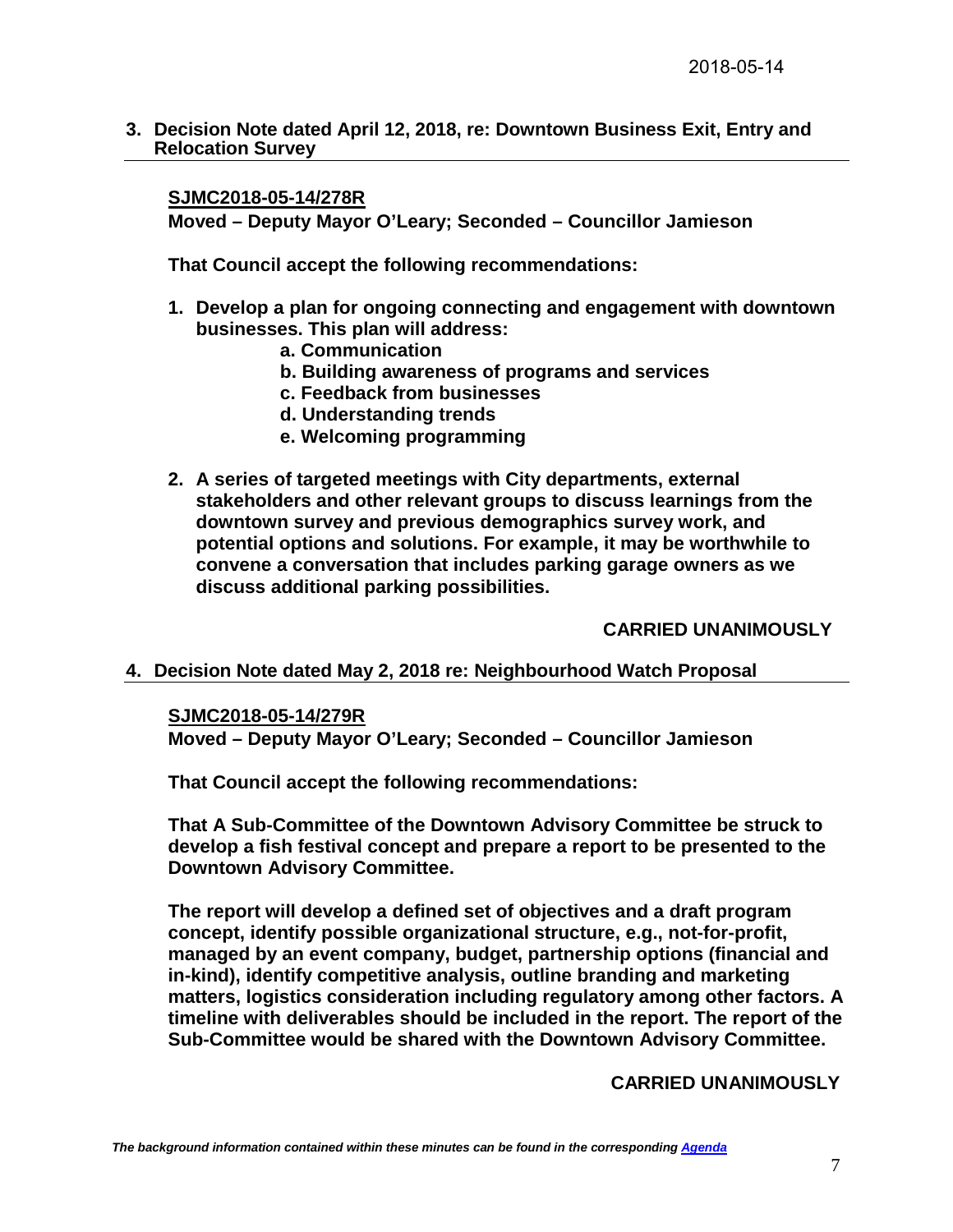## **DEVELOPMENT PERMITS LIST**

Council considered as information, the above noted for the period of May 3, 2018 to May 9, 2018.

#### **BUILDING PERMITS LIST**

Council considered the above noted for the period of April 26, 2018 to May 9, 2018.

**SJMC2018-05-14/280R Moved – Councillor Korab; Seconded – Councillor Collins**

**That Council approve the above listed building permits list as presented.**

#### **CARRIED UNANIMOUSLY**

#### **REQUISITIONS, PAYROLLS AND ACCOUNTS**

Council considered the requisitions, payrolls and accounts for the week ending May 9, 2018.

#### **SJMC2018-05-14/281R**

**Moved – Councillor Korab; Seconded – Councillor Collins**

**That the requisitions, payrolls and accounts for the week ending May 9, 2018 in the amount of \$3,778,279.73 be approved as presented.**

#### **CARRIED UNANIMOUSLY**

#### **TENDERS/RFPS**

## **Tender 2018075 – Infrastructure Maintenance Contract #1 – Concrete Sidewalk Repairs**

Council considered the above noted.

# **SJMC2018-05-14/282R Moved – Councillor Froude; Seconded – Councillor Jamieson**

**That Council award the above listed tender to the lowest bidder meeting specifications, Cutting Edge Inc. in the amount of \$210,945.75, as per the Public Procurement Act.**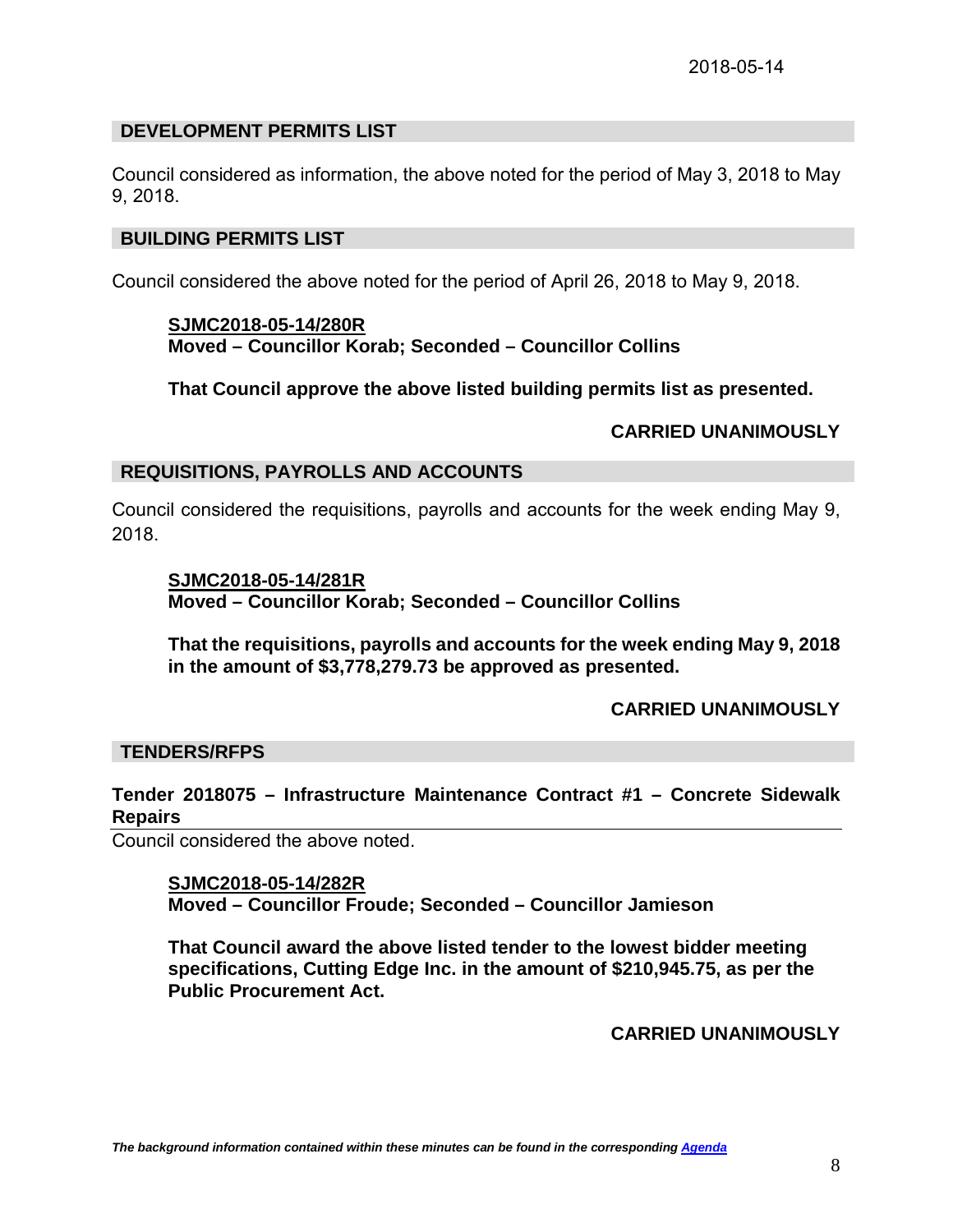## **Tender 2018077 – Hydrant Painting**

Council considered the above noted.

# **SJMC2018-05-14/283R Moved – Councillor Froude; Seconded – Councillor Hickman**

**That Council award the above listed tender to the lowest bidder meeting specifications, Penney Holdings, in the amount of \$22,770.00, as per the Public Procurement Act.** 

**CARRIED UNANIMOUSLY**

**Tender 2018088 – Supply of Traffic Paint**

Council considered the above noted.

**SJMC2018-05-14/284R Moved – Councillor Froude; Seconded – Councillor Stapleton**

**That Council award the above listed tender to the lowest bidder meeting specifications, Ennis Paint Canada ULC in the amount of \$174,044.29, as per the Public Procurement Act.** 

**CARRIED UNANIMOUSLY**

#### **Tender 2018089 – Janitorial Services Paul Reynolds Centre**

Council considered the above noted.

**SJMC2018-05-14/285R Moved – Councillor Froude; Seconded – Councillor Korab**

**That Council award the above listed tender to the lowest bidder meeting specifications, Iggy's Cleaning Services in the amount of \$130,824.00, as per the Public Procurement Act.** 

**CARRIED UNANIMOUSLY**

**Tender 2018091 – Labrie Parts**

Council considered the above noted.

# **SJMC2018-05-14/286R**

**Moved – Councillor Froude; Seconded – Councillor Collins**

**That Council award the above listed tender to the lowest and only bidder, Saunders Equipment, in the amount \$89,603.68 as per the Public Procurement Act.**